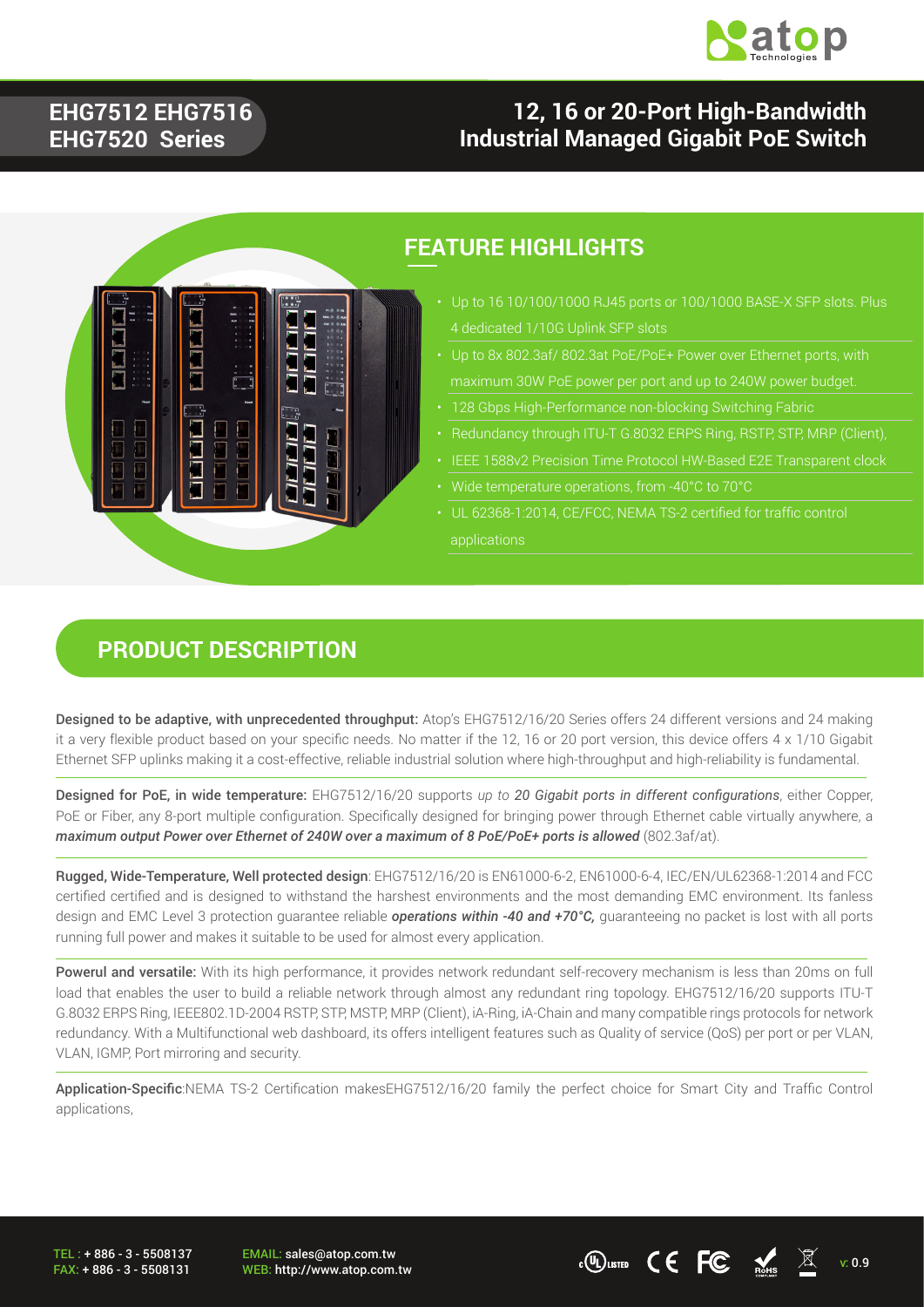

 $\overline{C}$   $\overline{C}$   $\overline{C}$   $\overline{M}$  v: 0.9

# **SPECIFICATIONS**

| <b>Technical Specifications</b>                                                                                                                                                                   |                                                                                                                                                                                                                                                                                                                                                                                                                                                                                                                                                                              |                                                                                                      |
|---------------------------------------------------------------------------------------------------------------------------------------------------------------------------------------------------|------------------------------------------------------------------------------------------------------------------------------------------------------------------------------------------------------------------------------------------------------------------------------------------------------------------------------------------------------------------------------------------------------------------------------------------------------------------------------------------------------------------------------------------------------------------------------|------------------------------------------------------------------------------------------------------|
| Model Name                                                                                                                                                                                        | EHG7512 (12 ports); EHG7516 (16 ports); EHG7520 (20 ports)                                                                                                                                                                                                                                                                                                                                                                                                                                                                                                                   |                                                                                                      |
| <b>Switch Properties</b>                                                                                                                                                                          |                                                                                                                                                                                                                                                                                                                                                                                                                                                                                                                                                                              |                                                                                                      |
| <b>Priority Queues</b><br><b>VLAN Table</b><br>MAC-Based VLAN<br>VLAN ID Range<br>Trunk Group<br>Static IGMP Groups<br>Dynamic IGMP Groups<br>MAC Table Size<br>Packet Buffer Size<br>Jumbo Frame | 8<br>4096<br>512<br>VID 1 to 4094<br>4<br>128<br>256<br>16K<br>1.5 MB<br>9216 Byte                                                                                                                                                                                                                                                                                                                                                                                                                                                                                           |                                                                                                      |
| <b>Ethernet</b>                                                                                                                                                                                   |                                                                                                                                                                                                                                                                                                                                                                                                                                                                                                                                                                              |                                                                                                      |
| Standards                                                                                                                                                                                         | IEEE 802.3 for 10BaseT<br>IEEE 802.3u for 100BaseT(X)<br>IEEE 802.3ab for 1000BaseT(X)<br>IEEE 802.3z for 1000BaseX<br>IEEE 802.3ae For 10 Gigabit Ethernet Fiber<br>IEEE 802.3x for Flow Control, back pressure flow control<br>IEEE 802.1D-2004 for Spanning Tree Protocol<br>IEEE 802.1w for Rapid Spanning Tree Protocol<br>IEEE 802.1s for Multiple Spanning Tree Protocol<br>IEEE 802.1Q for VLAN Tagging<br>IEEE 802.1p for Class of Service<br>IEEE 802.1X for Authentication<br>IEEE 802.3ad for Port Trunk with LACP<br>IEEE 802.3az for Energy Efficient Ethernet |                                                                                                      |
| Protocols                                                                                                                                                                                         | IPv4, IPv6, IGMPv1/v2/v3, IGMP Snooping, GARP, GMRP, GVRP, SNMPv1/v2c/<br>v3, SNMP Inform, ICMP, Telnet, SSH, DHCP Server/Relay/Client, DHCP Option<br>66/67/82, BootP, RARP, TFTP, SMTP, SMTP (Gmail), RMON, HTTP, HTTPS,<br>Syslog, MRP (Client), LLDP, 802.1x, EAP, RADIUS, TACACS+, Mirror port, QoS, ACL                                                                                                                                                                                                                                                                |                                                                                                      |
| Redundancy                                                                                                                                                                                        | ITU-T G.8032 ERPS Ring, STP, RSTP, MSTP, Compatible Ring/Chain, U-Ring                                                                                                                                                                                                                                                                                                                                                                                                                                                                                                       |                                                                                                      |
|                                                                                                                                                                                                   | Network Synchronization                                                                                                                                                                                                                                                                                                                                                                                                                                                                                                                                                      | NTP Server/Client, SNTP                                                                              |
| Time Synchronization                                                                                                                                                                              | <b>Precision Network</b><br>Synchronization                                                                                                                                                                                                                                                                                                                                                                                                                                                                                                                                  | IEEE1588v1 OC/BC (Software)<br>IEEE1588v2 E2E TC (Hardware) - ns acc.<br>IEEE1588v2 OC/BC (Software) |
| <b>Automation Profiles</b>                                                                                                                                                                        | Ethernet/IP, Modbus/TCP device status registers provided                                                                                                                                                                                                                                                                                                                                                                                                                                                                                                                     |                                                                                                      |
| <b>SNMP MIB</b>                                                                                                                                                                                   | MIB II, IF-MIB, SNMPv2 MIB, BRIDGE-MIB, RMON MIB Group 1,2,3,9, RFC<br>RFC 1157, RFC 1213, RFC 1215, RFC 1493, RFC 1643, RFC 1757, RFC 2011,<br>RFC 2012, RFC 2013, RFC 2233, RFC 2571, RFC 2742, RFC 2819, RFC 2863,<br>RFC 3411, RFC 3412, RFC 3413, RFC 3414, RFC 3415, RFC 2674                                                                                                                                                                                                                                                                                          |                                                                                                      |
| <b>Power</b>                                                                                                                                                                                      |                                                                                                                                                                                                                                                                                                                                                                                                                                                                                                                                                                              |                                                                                                      |
| Input Voltage                                                                                                                                                                                     | 9-57 VDC for Non-PoE models<br>45-57 VDC for 802.3af mode<br>51-57 VDC for 802.3at mode                                                                                                                                                                                                                                                                                                                                                                                                                                                                                      |                                                                                                      |

TEL : + 886 - 3 - 5508137 FAX: + 886 - 3 - 5508131

EMAIL: sales@atop.com.tw<br>WEB: http://www.atop.com.tw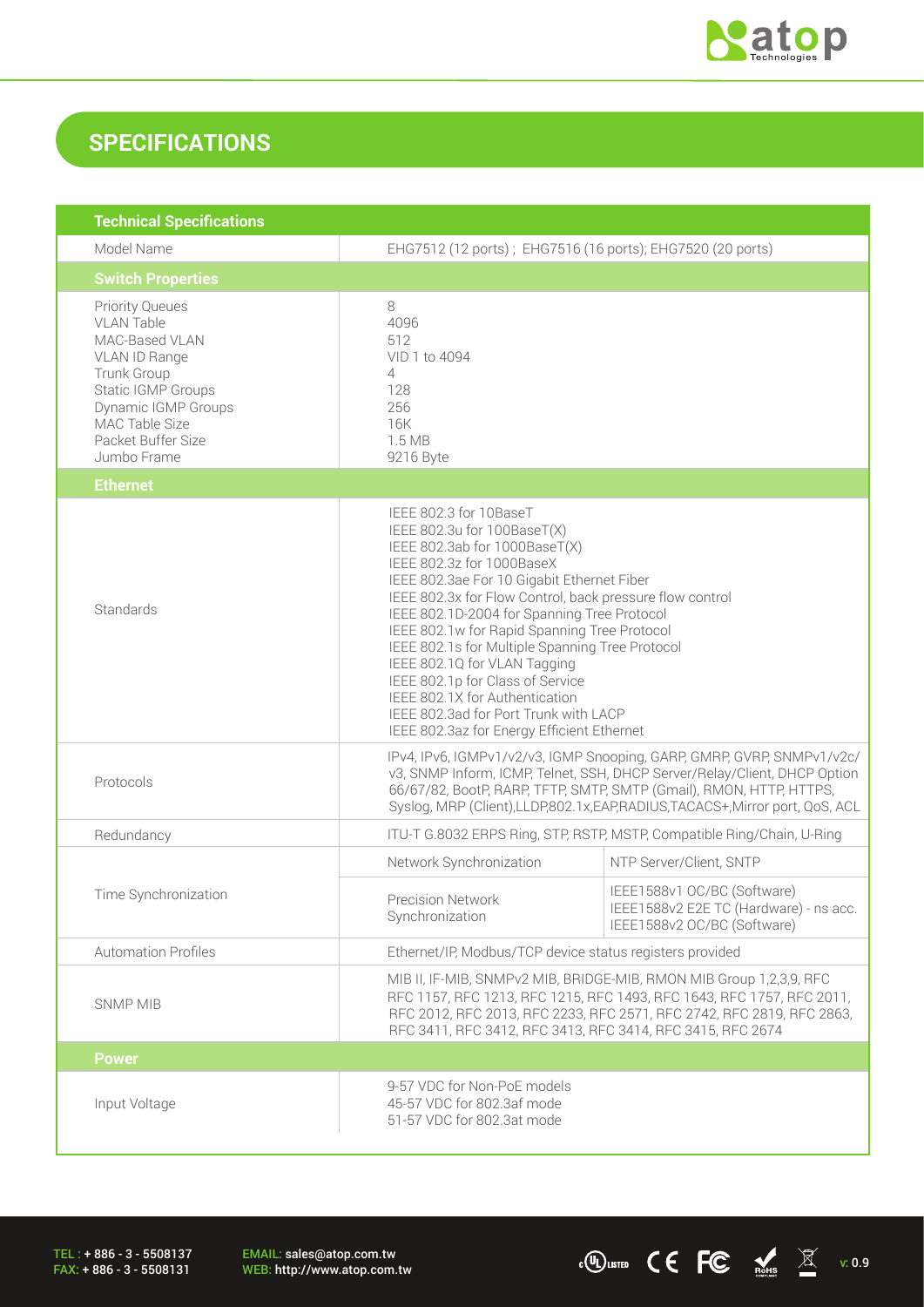

 $\cdot$  (U) LISTED CEFC  $\underset{\text{Rons}}{\bullet}$   $\overline{\mathbb{X}}$  v: 0.9

| Input Current (System)                                                                                                        | Max. 2.2 A @ 12 VDC (without PoE)<br>Max. 3.3 A @ 45 VDC (Support up to 8 ports at 15.4W per PoE port)<br>Max. 5.2 A @ 51 VDC (Support up to 8 ports at 30W per PoE port)                                                                                                                                                                                             |
|-------------------------------------------------------------------------------------------------------------------------------|-----------------------------------------------------------------------------------------------------------------------------------------------------------------------------------------------------------------------------------------------------------------------------------------------------------------------------------------------------------------------|
| Power Consumption (System)                                                                                                    | Max. 26.4 W @ 12 VDC (without PoE)<br>Max. 148.5 W @ 45 VDC (Support up to 8 ports at 15.4W per PoE port)<br>Max. 265.2 W @ 51 VDC (Support up to 8 ports at 30W per PoE port)                                                                                                                                                                                        |
| Connector<br><b>Reverse Polarity Protection</b>                                                                               | 5-Pin 5.08mm Lockable Terminal Block<br>Yes                                                                                                                                                                                                                                                                                                                           |
| <b>Interfaces</b>                                                                                                             |                                                                                                                                                                                                                                                                                                                                                                       |
| RJ45 Ports<br>Fiber Optics Ports<br><b>I FD Indicators</b><br>Console<br>Relay Output<br><b>DIP Switches</b><br><b>Button</b> | Up to $16 10/100/1000$ BASE-T(X) auto negotiation speed<br>Up to 16 100/1000BASE-X SFP slot plus 4 1000BASE-X or 4 10G SFP slots<br>PWR1, PWR2, Alarm, Run, Ring, Ring Master, RJ-45 Link/Speed, SFP Link, PoE<br>RS232 (RJ45 connector)<br>2 relay outputs with current carrying capacity of 1A @ 24 VDC<br>Ring Control and Profinet Setting<br><b>Reset Button</b> |
| <b>Physical Characteristics</b>                                                                                               |                                                                                                                                                                                                                                                                                                                                                                       |
| Housing<br>Dimension ( $W \times H \times D$ )<br>Weight<br>Installation                                                      | IP30 SPCC Metal housing, ruggedized Heat-sink<br>EHG7512: 76 x 200 x 160 mm; EHG7516-EHG7520: 95 x 200 x 160 mm<br>$2,500$ a<br>DIN-Rail, Wall mount (optional kit)                                                                                                                                                                                                   |
| <b>Environmental Limits</b>                                                                                                   |                                                                                                                                                                                                                                                                                                                                                                       |
| <b>Operating Temperature</b><br>Storage Temperature<br>Ambient Relative Humidity                                              | $-40^{\circ}$ C $\sim$ 70°C (-40°F $\sim$ 158°F)<br>$-40^{\circ}$ C $\sim$ 85°C (-40°F $\sim$ 185°F)<br>5%~95%, 55°C (Non-condensing)                                                                                                                                                                                                                                 |

### **DIMENSIONS & LAYOUT**



EMAIL: sales@atop.com.tw<br>WEB: http://www.atop.com.tw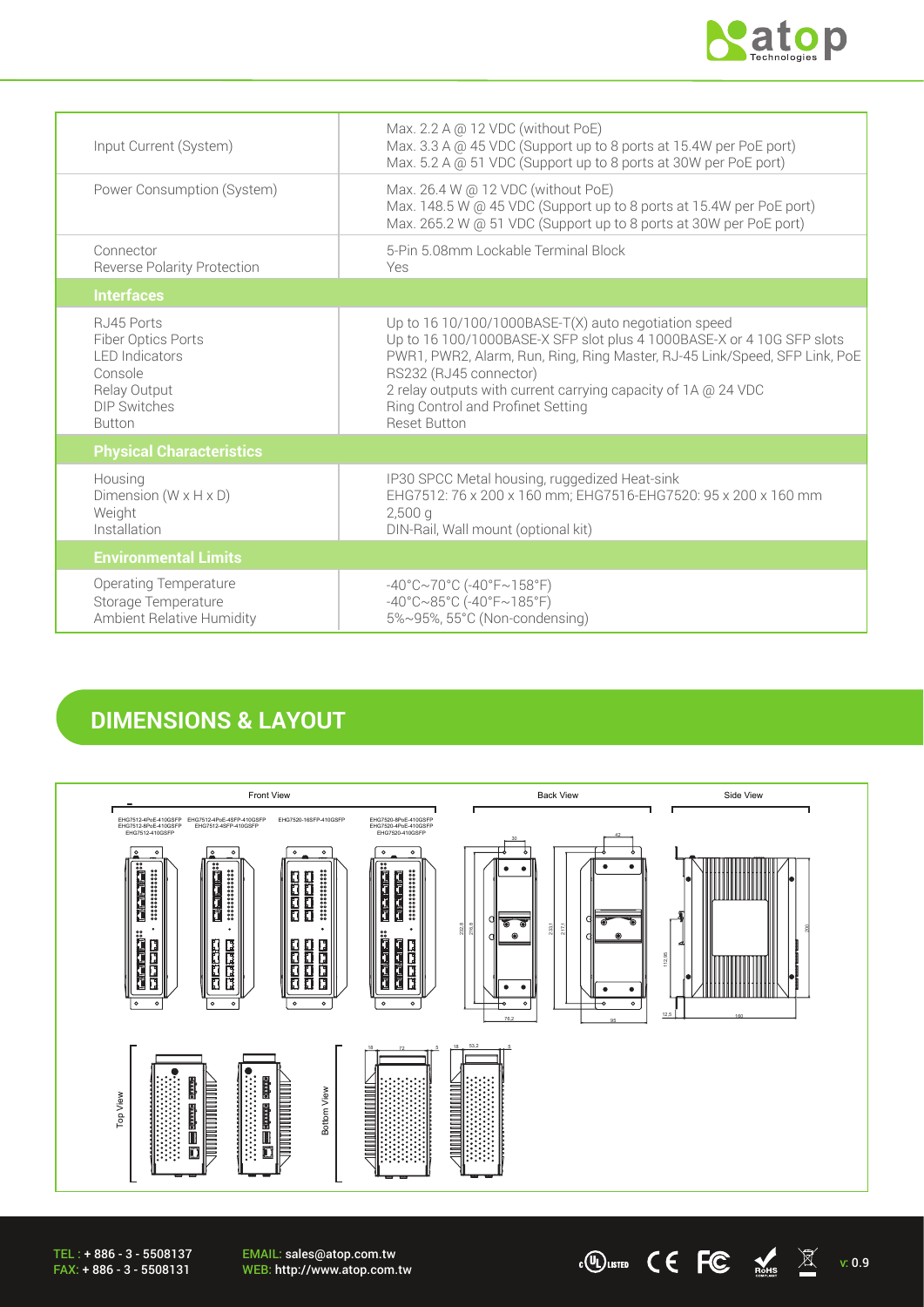

# **REGULATORY APPROVALS**

| <b>Regulatory Approvals</b> |                                                                                                                |                                                      |                                                                  |                |
|-----------------------------|----------------------------------------------------------------------------------------------------------------|------------------------------------------------------|------------------------------------------------------------------|----------------|
| Safety                      | UL62368-1, 2nd Ed., CSAC22.2 N. 62368-1-14, NZS62368.1:2018, EN62368-1:2014+A11:2017                           |                                                      |                                                                  |                |
| <b>Traffic Control</b>      | <b>NEMA TS-2</b>                                                                                               |                                                      |                                                                  |                |
| <b>EMC</b>                  | FCC Part 15, Subpart B, Class A<br>EN 55032, EN 55024, EN 61000-3-2, EN 61000-3-3, EN 61000-6-2, EN 61000-6-4, |                                                      |                                                                  |                |
| <b>Test</b>                 | Item                                                                                                           |                                                      | <b>Value</b>                                                     | <b>Level</b>   |
| IEC 61000-4-2               | <b>ESD</b>                                                                                                     | Contact Discharge<br>Air Discharge                   | ±6KV<br>±8KV                                                     | 3<br>3         |
| IEC 61000-4-3               | <b>RS</b>                                                                                                      | 80-1000MHz<br>1.4-2.0GHz<br>$2.0 - 2.7$ GHz          | 10(V/m)<br>3(V/m)<br>10(V/m)                                     | 3<br>3<br>3    |
| IEC 61000-4-4               | <b>EFT</b>                                                                                                     | <b>AC Power Port</b><br>DC Power Port<br>Signal Port | ±2.0kV<br>±2.0kV<br>±1.0kV                                       | 3<br>3<br>3    |
| IEC 61000-4-5               | Surge                                                                                                          | DC Power Port<br>DC Power Port<br>Signal Port        | Line-to Line±1.0kV<br>Line-to Earth±2.0kV<br>Line-to Earth±2.0kV | 3<br>3<br>3    |
| IEC 61000-4-6               | CS                                                                                                             | $0.15 - 80$ MHz                                      | 10V rms                                                          | 3              |
| IEC 61000-4-8               | PFMF                                                                                                           | Enclosure                                            | 30 V/m                                                           | $\overline{4}$ |
| IEC 61000-4-11              | <b>DIP</b>                                                                                                     | <b>AC Power Port</b>                                 | $\overline{\phantom{a}}$                                         | A              |
| Shock<br>Drop<br>Vibration  | MIL-STD-810G Method 516.5<br>MIL-STD-810F Method 516.5<br>MIL-STD-810F Method 514.5 C-1 & C-2                  |                                                      |                                                                  |                |
| RoHS <sub>II</sub>          | Yes                                                                                                            |                                                      |                                                                  |                |
| <b>MTBF</b>                 | 20 Years                                                                                                       |                                                      |                                                                  |                |

TEL : + 886 - 3 - 5508137 FAX: + 886 - 3 - 5508131

EMAIL: sales@atop.com.tw<br>WEB: http://www.atop.com.tw

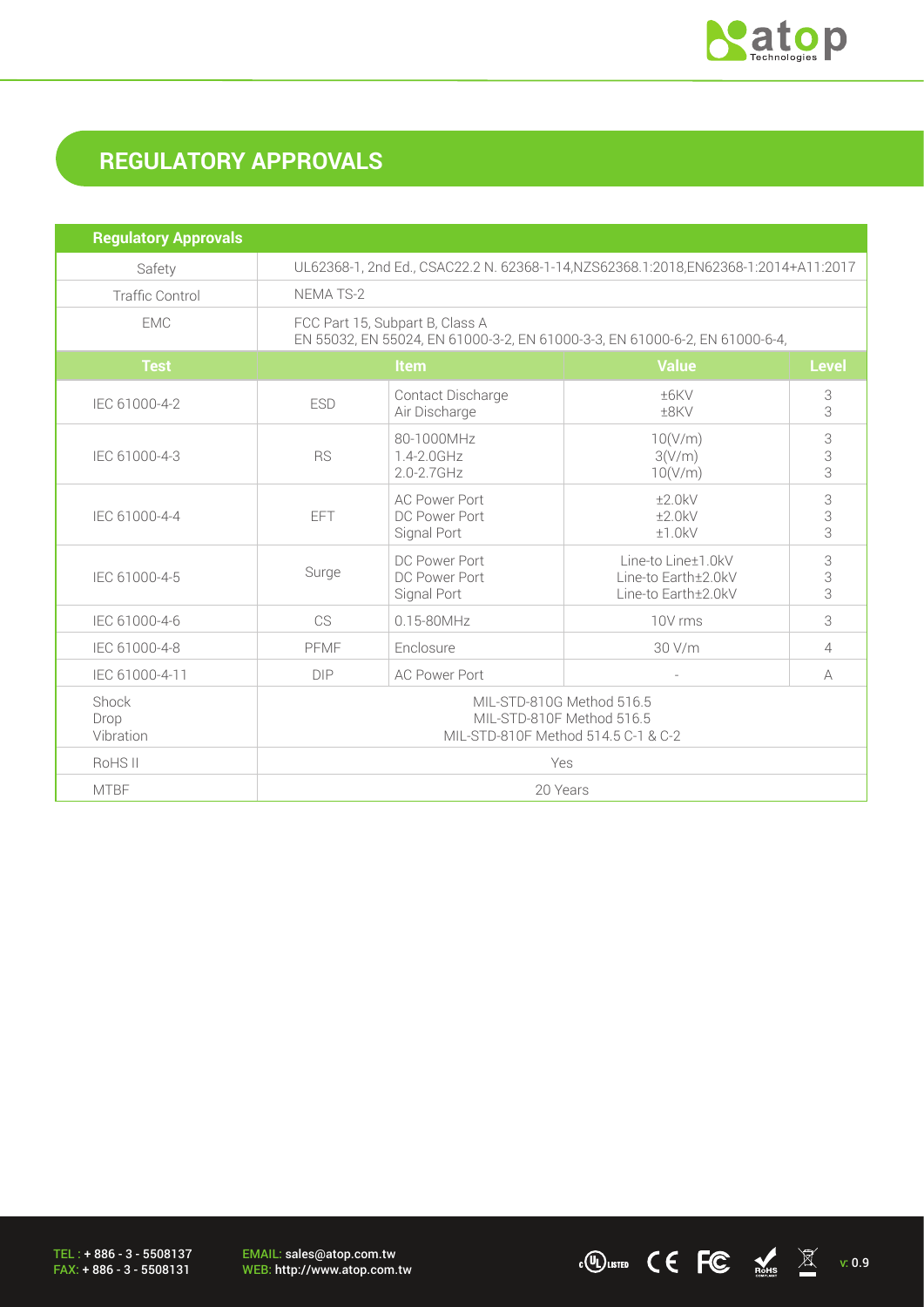

 $\frac{1}{2}$  (U) LISTED C C FC  $\frac{1}{2}$  Ms  $\frac{1}{2}$  v: 0.9

## **ORDERING INFORMATION**

| <b>Ordering information</b> |
|-----------------------------|
|                             |

| <b>Model name</b>          | <b>Part Number</b> | 10/100/<br>1000 RJ45<br>(non-PoE) | 10/100/<br>1000 RJ45<br>(PoE) | 100/1000<br><b>SFP slots</b> | 1000<br><b>SFP</b><br>slots | 10G<br><b>SFP</b><br>slots |
|----------------------------|--------------------|-----------------------------------|-------------------------------|------------------------------|-----------------------------|----------------------------|
| EHG7512-410GSFP            | 1P1EHG75120002G    | 8                                 |                               |                              |                             | 4                          |
| EHG7512-4SFP-410GSFP       | 1P1EHG75120004G    | 4                                 |                               | 4                            |                             | 4                          |
| EHG7516-410GSFP            | 1P1EHG75160001G    | 12                                |                               |                              |                             | 4                          |
| EHG7516-4SFP-410GSFP       | 1P1EHG75160004G    | 8                                 |                               | 4                            |                             | 4                          |
| EHG7516-8SFP-410GSFP       | 1P1EHG75160007G    | 4                                 |                               | 8                            |                             | 4                          |
| EHG7516-12SFP-410GSFP      | 1P1EHG75160009G    |                                   |                               | 12                           |                             | 4                          |
| EHG7520-410GSFP            | 1P1EHG75200001G    | 16                                |                               |                              |                             | 4                          |
| EHG7520-4SFP-410GSFP       | 1P1EHG75200004G    | 12                                |                               | 4                            |                             | $\overline{4}$             |
| EHG7520-8SFP-410GSFP       | 1P1EHG75200007G    | 8                                 |                               | 8                            |                             | 4                          |
| EHG7520-12SFP-410GSFP      | 1P1EHG75200008G    | 4                                 |                               | 12                           |                             | 4                          |
| EHG7520-16SFP-410GSFP      | 1P1EHG7520000AG    |                                   |                               | 16                           |                             | 4                          |
| EHG7512-4PoE-410GSFP       | 1P1EHG75120003G    | 4                                 | 4                             |                              |                             | 4                          |
| EHG7512-4PoE-4SFP-410GSFP  | 1P1EHG75120005G    |                                   | 4                             | 4                            |                             | 4                          |
| EHG7512-8PoE-410GSFP       | 1P1EHG75120001G    |                                   | 8                             |                              |                             | 4                          |
| EHG7516-4PoE-410GSFP       | 1P1EHG75160002G    | 8                                 | 4                             | $\overline{\phantom{a}}$     |                             | 4                          |
| EHG7516-4PoE-4SFP-410GSFP  | 1P1EHG75160005G    | 4                                 | 4                             | 4                            |                             | 4                          |
| EHG7516-4PoE-8SFP-410GSFP  | 1P1EHG75160008G    |                                   | 4                             | 8                            |                             | 4                          |
| EHG7516-8PoE-410GSFP       | 1P1EHG75160003G    | 4                                 | 8                             |                              |                             | 4                          |
| EHG7516-8PoE-4SFP-410GSFP  | 1P1EHG75160006G    |                                   | 8                             | 4                            |                             | 4                          |
| EHG7520-4PoE-410GSFP       | 1P1EHG75200002G    | 12                                | 4                             | $\overline{\phantom{a}}$     |                             | 4                          |
| EHG7520-4PoE-4SFP-410GSFP  | 1P1EHG75200005G    | 8                                 | $\overline{4}$                | 4                            |                             | 4                          |
| EHG7520-4PoE-12SFP-410GSFP | 1P1EHG75200009G    |                                   | 4                             | 12                           |                             | 4                          |
| EHG7520-8PoE-410GSFP       | 1P1EHG75200003G    | 8                                 | 8                             |                              |                             | 4                          |
| EHG7520-8PoE-4SFP-410GSFP  | 1P1EHG75200006G    | 4                                 | 8                             | 4                            |                             | 4                          |